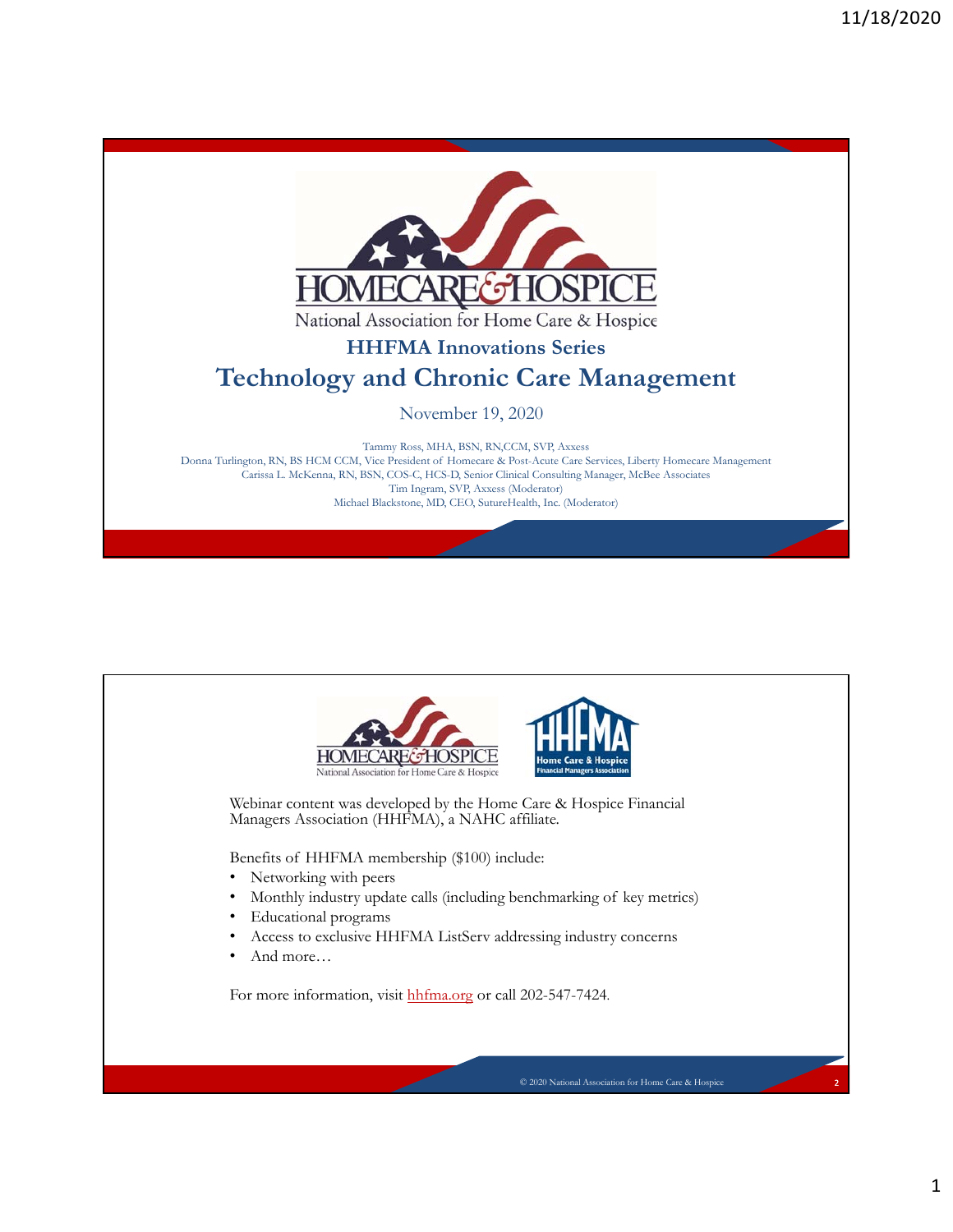3

4

## **Introduction**

Discuss the benefits and logistics of providing Chronic Care Management to patients using technology.

Participants will learn the following from experts:

- Chronic Care and Technology Best Practices
- Drivers, Barriers, Building Blocks, and Metrics.
- Impact of Proposed Telehealth Bill

## **Objectives**

© 2020 National Association for Home Care & Hospice

© 2020 National Association for Home Care & Hospice

- Understand the drivers, barriers, and building blocks of implementing a successful telemonitoring program for chronic care management, including patient outcomes, patient satisfaction, reimbursement, and education of staff and caregivers.
- Understand key performance metrics needed for a successful program.
- Define how technology can be used to enhance Management and Evaluation of a care plan and maintenance therapy to promote chronic care management.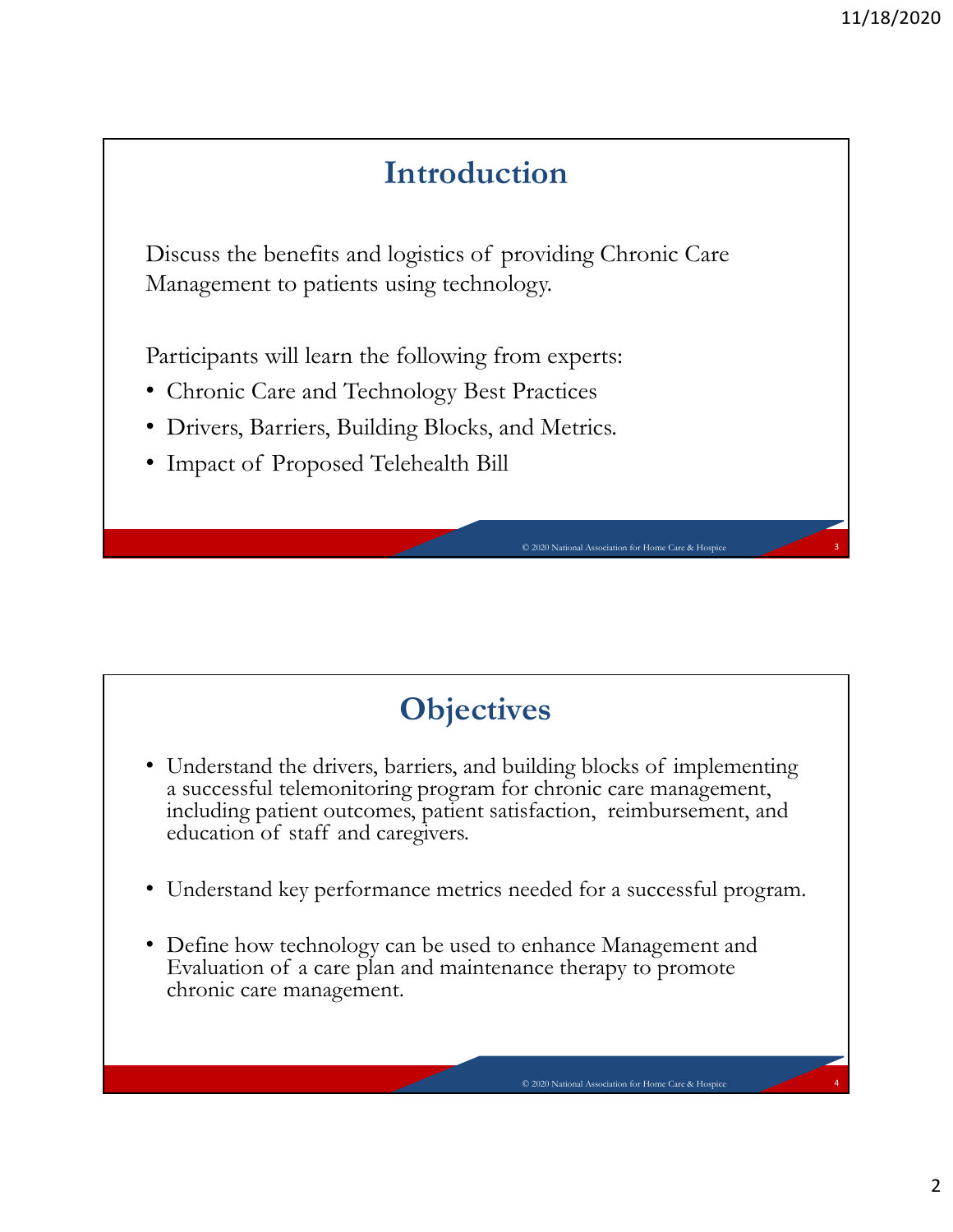

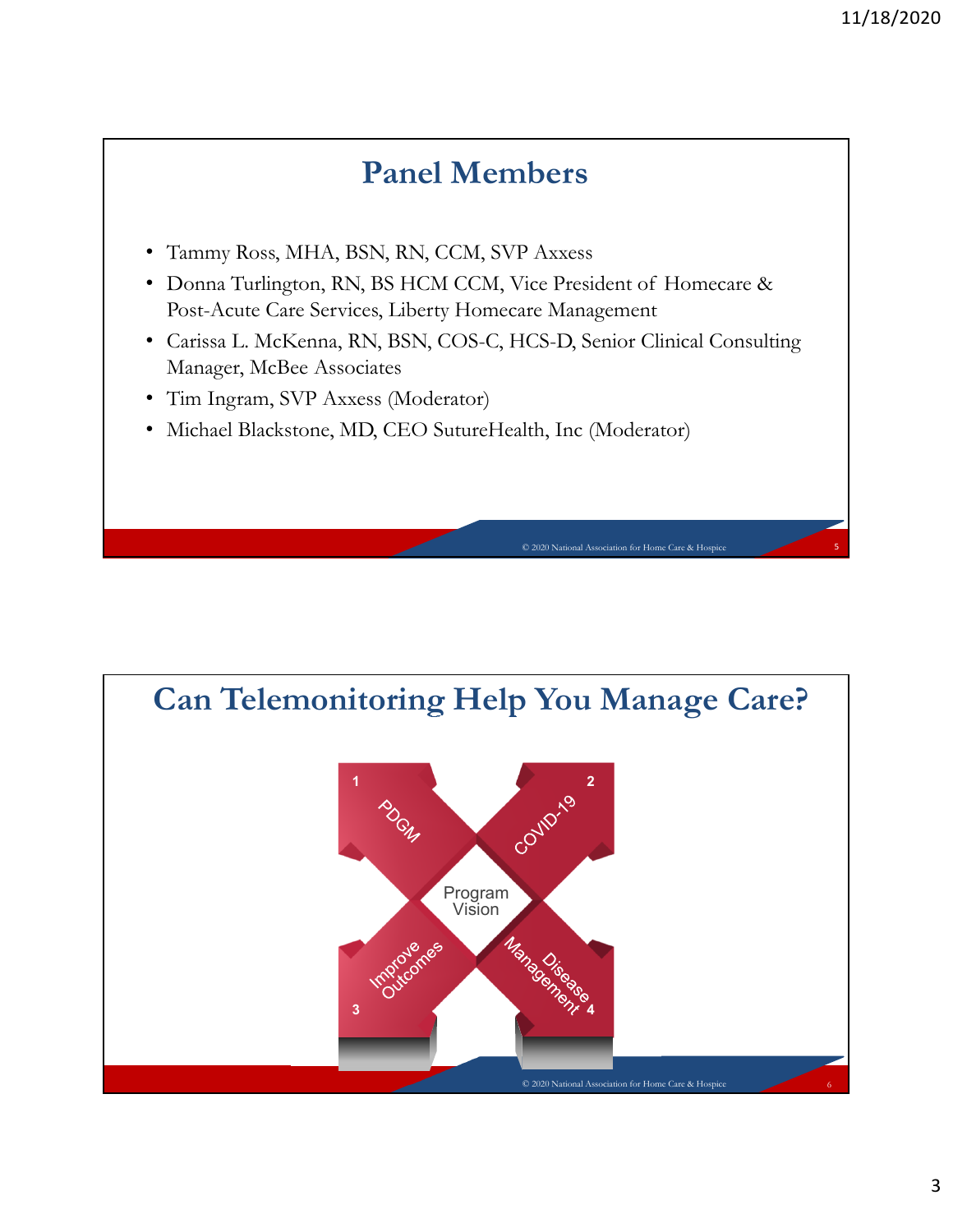

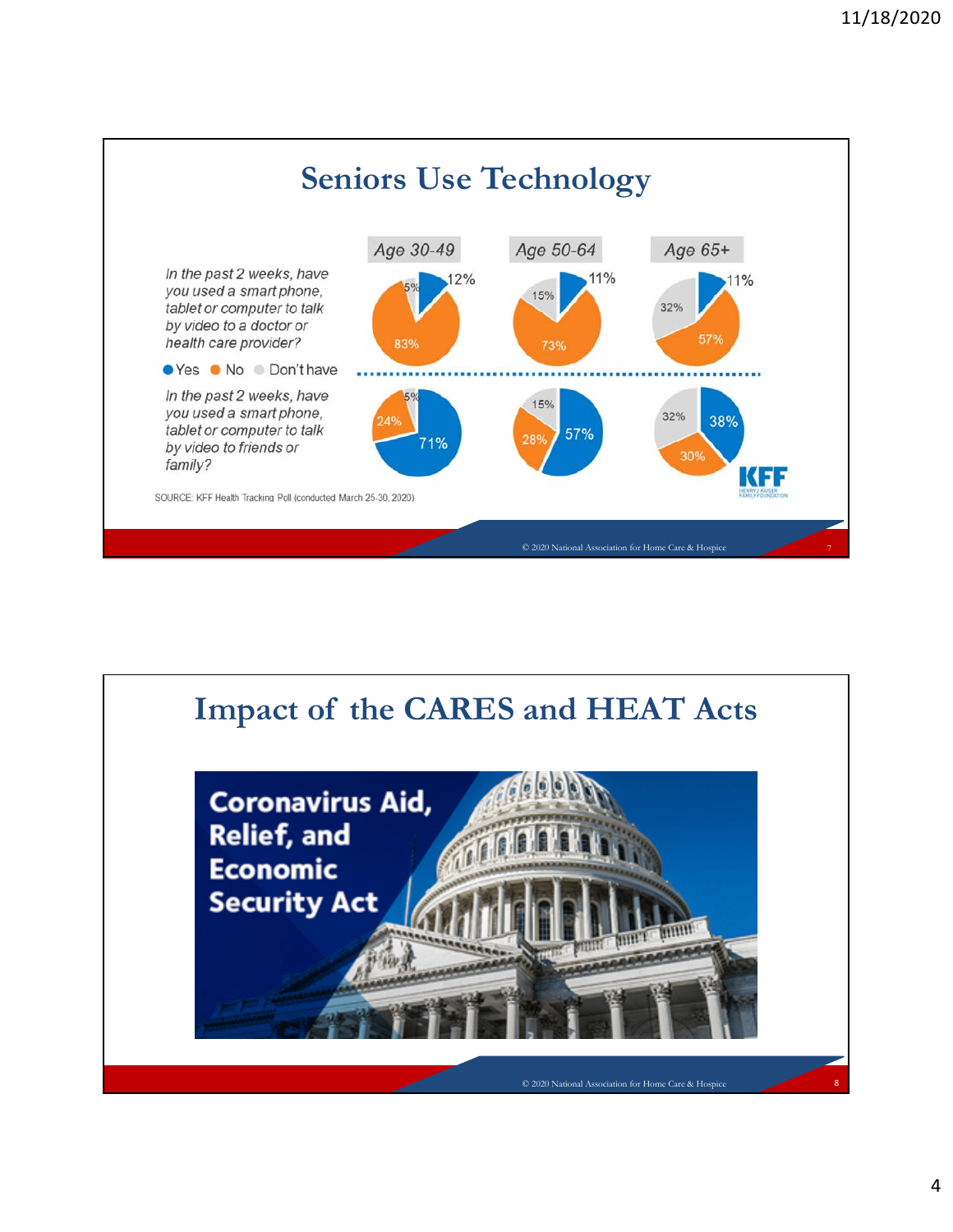

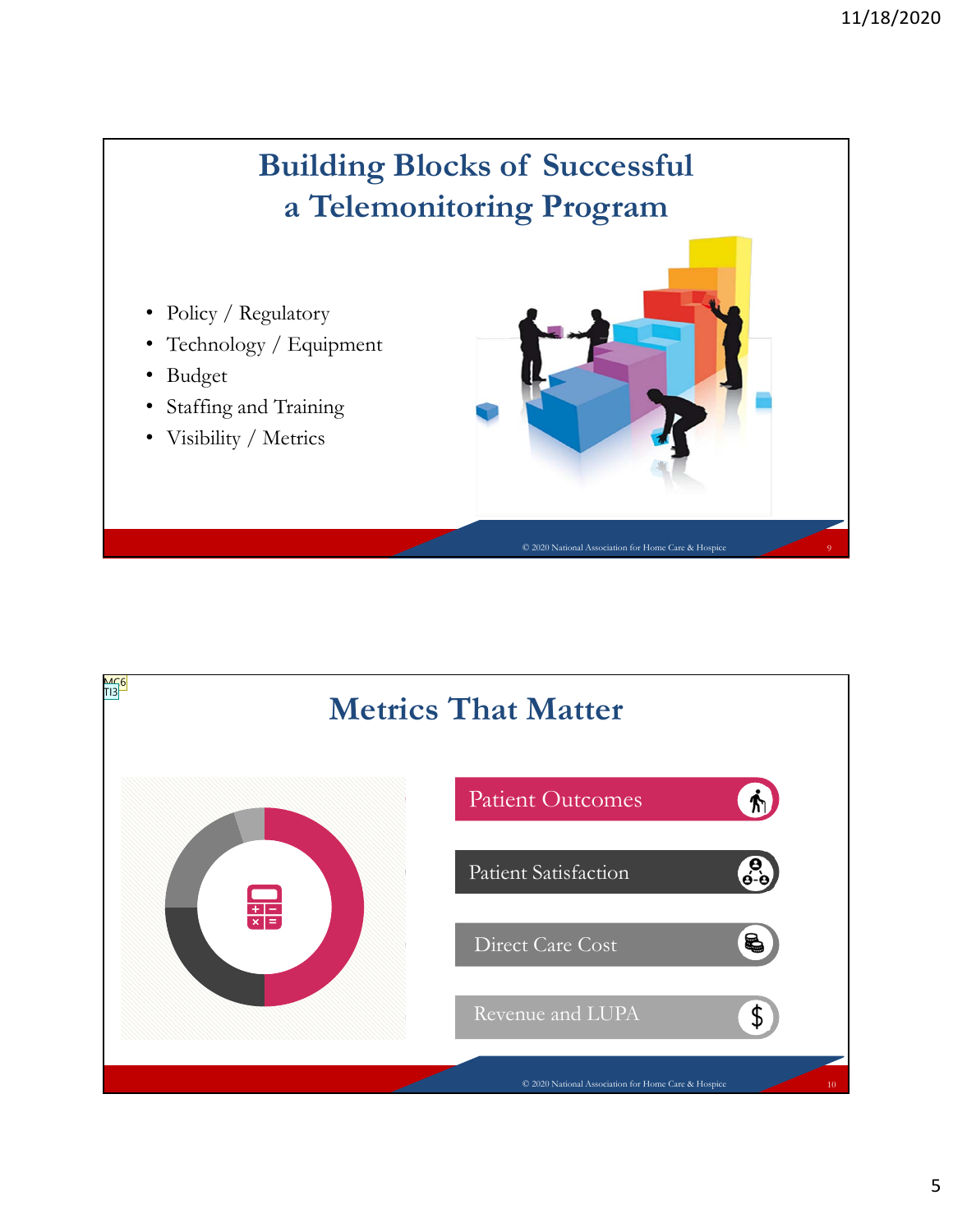- **MC6** Remove this slide. Add panel question: "What are key performance metrics for a successful chronic care program and how can virtual care delivery impact them?" McKenna, Carissa, 11/12/2020
- **TI3** Reprhase question

Tim Ingram, 11/12/2020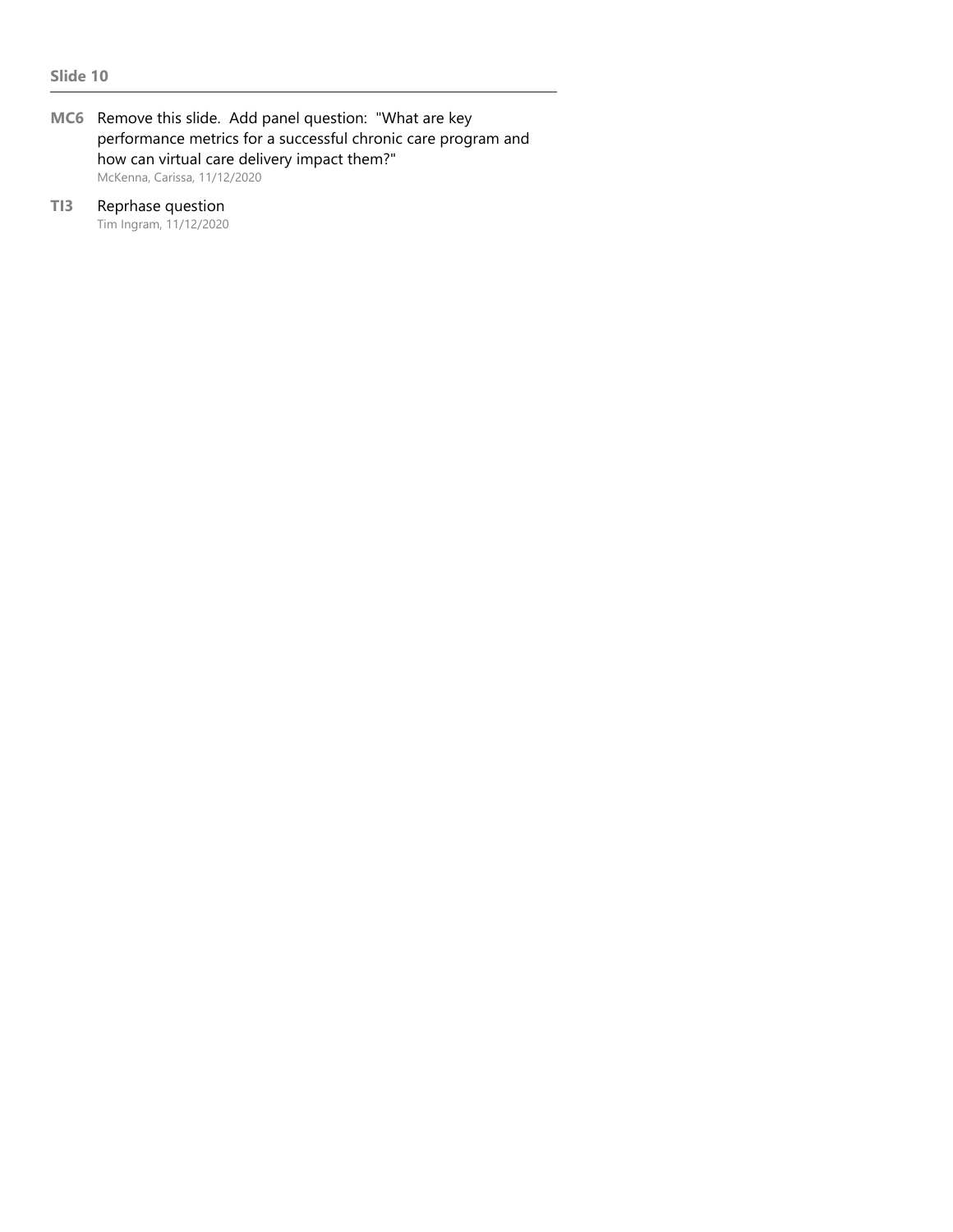| LUPA Risk Alert - 1st 30 days                                                                                                         |                                   |                                                                   | <b>Frequency &amp; Duration</b>                                                  |         |                                                               |                             |                                                  |          |
|---------------------------------------------------------------------------------------------------------------------------------------|-----------------------------------|-------------------------------------------------------------------|----------------------------------------------------------------------------------|---------|---------------------------------------------------------------|-----------------------------|--------------------------------------------------|----------|
| <b>MEDIUM</b><br>LUFA Rok<br>to Millay<br>Number of Vices &<br>LURA Threshold &<br>Epsode: 07/10/2019 - 09/07/2019<br>Sunday<br>Monda |                                   |                                                                   | SN Frequency <b>GTLD</b> 6753<br><b>PT Frequency CHID</b><br>OT Frequency (2003) |         |                                                               | ST Frequency<br>2m9         | 2021 Per Visit LUPA Rates                        |          |
|                                                                                                                                       |                                   |                                                                   |                                                                                  |         |                                                               | <b>HHA Frequency (2011)</b> | Home health aide                                 | \$69.11  |
|                                                                                                                                       |                                   |                                                                   |                                                                                  |         | <b>MSW Frequency GMD</b>                                      |                             | Medical social worker                            | \$244.64 |
|                                                                                                                                       |                                   | Tel: 30 days<br><b>Completed</b><br>Saved<br>Tuesday<br>Wednesday |                                                                                  | Thursda | Not Yet Due 17 Not Yet Started & Missed<br>Eriday<br>Saturday |                             | Occupational therapy                             | \$167.98 |
|                                                                                                                                       |                                   |                                                                   | stutto                                                                           | 10/04   | <b>STUDE</b>                                                  | triutal                     | Physical therapy                                 | \$166.83 |
|                                                                                                                                       |                                   |                                                                   |                                                                                  |         |                                                               |                             | Skilled nursing                                  | \$152.63 |
| 10/07                                                                                                                                 | 15/08                             | 10/09                                                             | 10/10                                                                            | 10/11   | 15/12                                                         | toyta.                      | Speech therapy                                   | \$181.34 |
| 10/14                                                                                                                                 | sars.                             | 10/16<br><b>HEE</b>                                               | 10/17                                                                            | 10/18   |                                                               | 10/20                       | 30-day payment w/out LUPA adjustment: \$1,901.12 |          |
| 10/21                                                                                                                                 | 10/22<br><b>Science Human Vie</b> | 10/23                                                             | 10/24                                                                            | 10/25   | 10/26                                                         | 10/27                       | 4 SN visits: \$610.20                            |          |
| 10/28                                                                                                                                 | 10/29                             | 10/30                                                             | 10/31                                                                            | 11/01   |                                                               |                             | Total Revenue Loss: \$1,290.60                   |          |

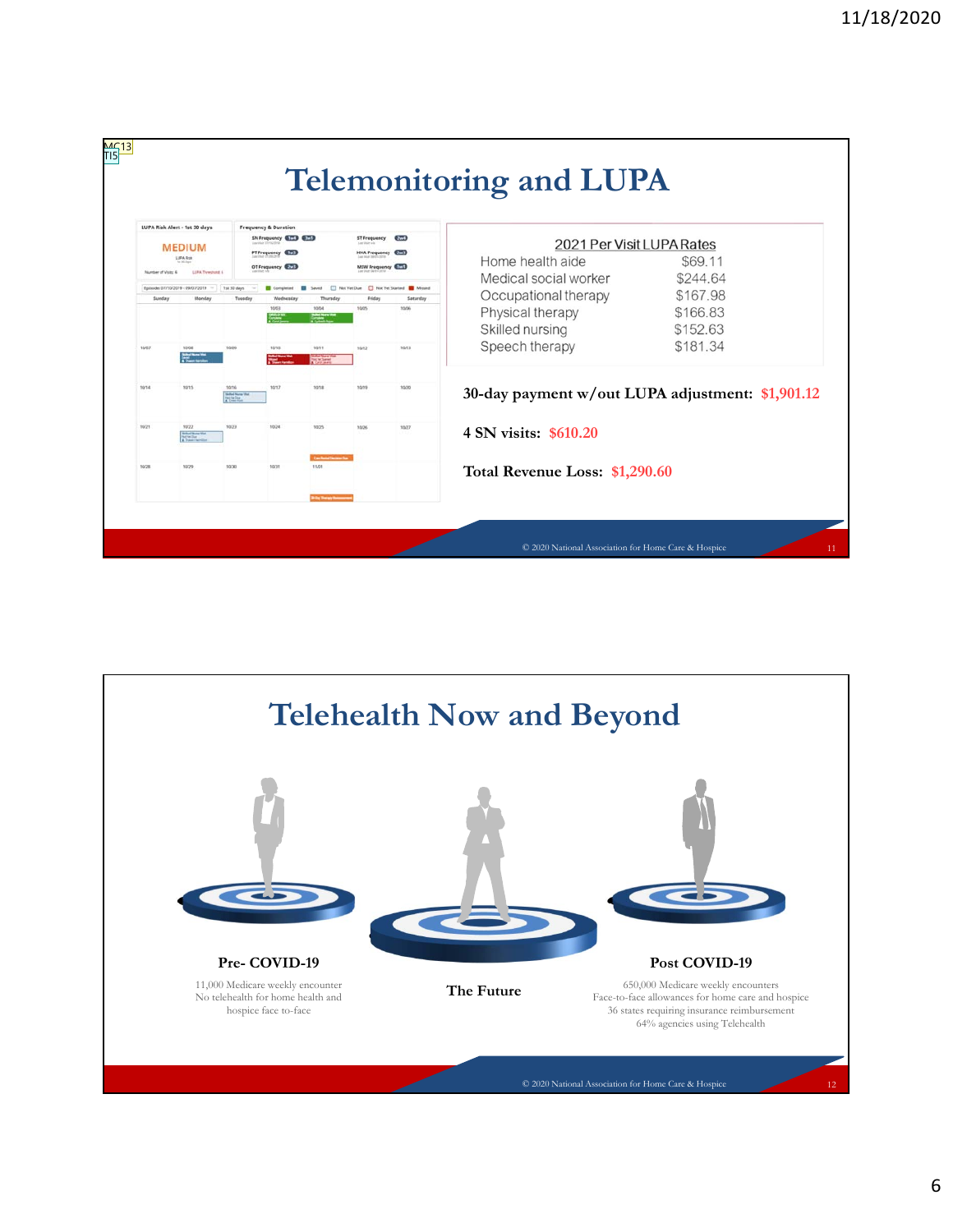**MC13** Suggest update this with info from Final Rule and remove chart to left just include HIPPS code and LUPA threshold here to prove point.

McKenna, Carissa, 11/12/2020

**TI5** Carissa to send updated data for slide Tim Ingram, 11/12/2020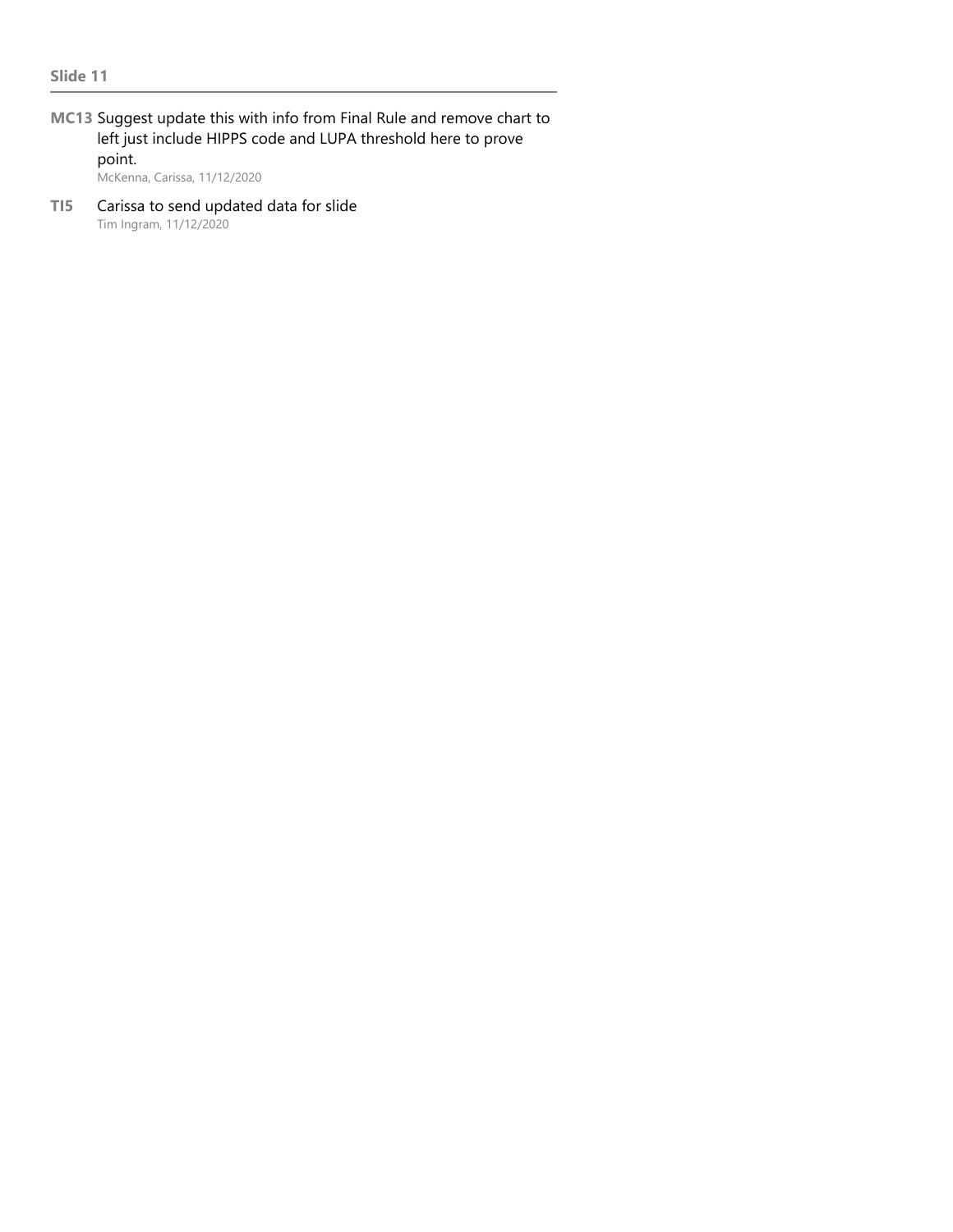

## **Upcoming Events**

**Home Health Boot Camp**

December 1, 2020 | 1:00-4:00pm Eastern

**Hospice Boot Camp** December 2, 2020 | 1:00-4:00pm Eastern

**Private Duty Home Care at NAHC Monthly Update** December 3, 2020 | 3:00-4:00pm Eastern

**Home Care Industry Update: Year in Review and 2021 Projections** December 15, 2020 | 2:00-4:00pm Eastern

© 2020 National Association for Home Care & Hospice

14